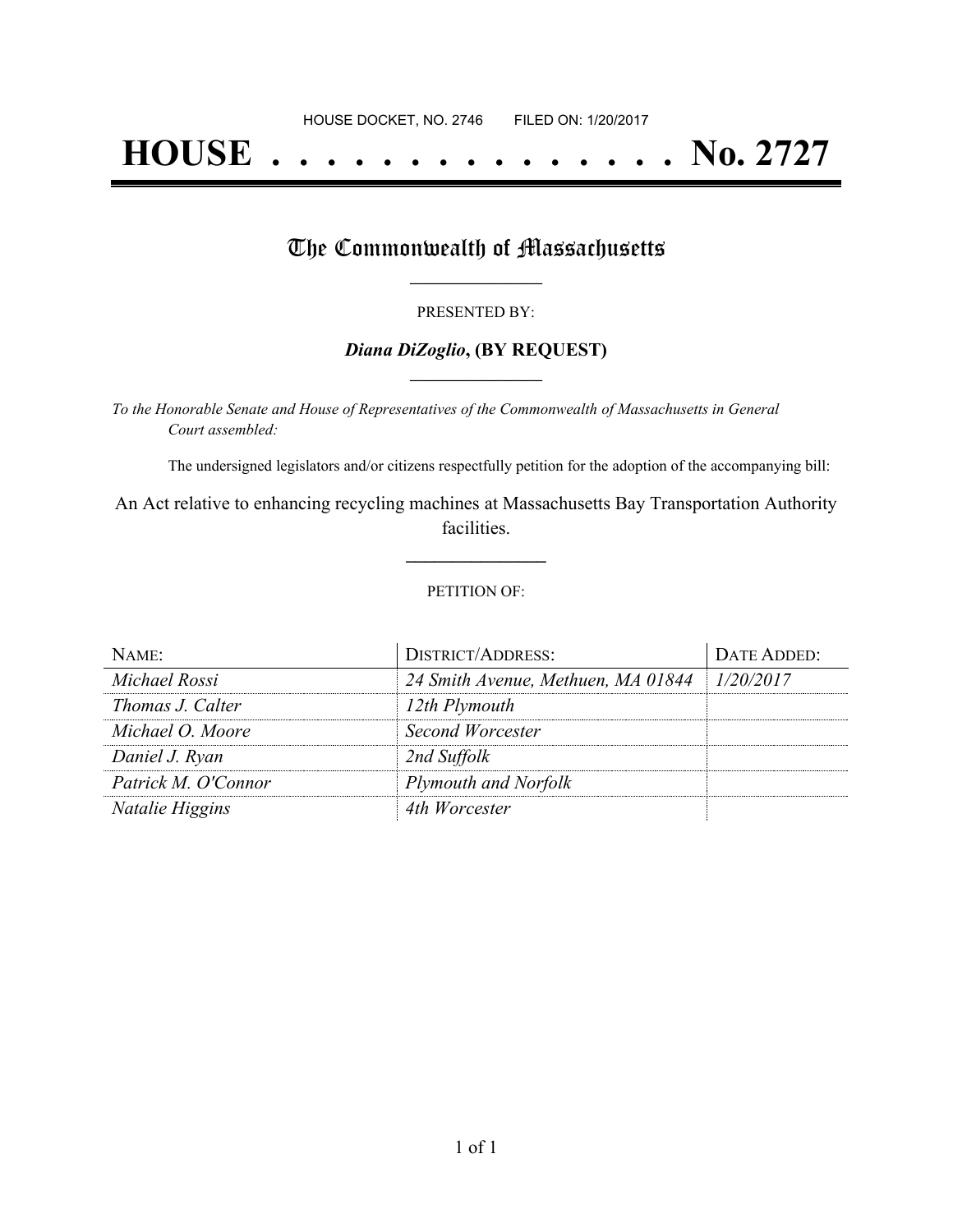#### HOUSE DOCKET, NO. 2746 FILED ON: 1/20/2017

## **HOUSE . . . . . . . . . . . . . . . No. 2727**

By Ms. DiZoglio of Methuen (by request), a petition (accompanied by bill, House, No. 2727) of Michael Rossi and others for an investigation by a special commission (including members of the General Court) relative to enhancing recycling machines at Massachusetts Bay Transportation Authority facilities. Transportation.

### [SIMILAR MATTER FILED IN PREVIOUS SESSION SEE HOUSE, NO. *4020* OF 2015-2016.]

### The Commonwealth of Massachusetts

**In the One Hundred and Ninetieth General Court (2017-2018) \_\_\_\_\_\_\_\_\_\_\_\_\_\_\_**

**\_\_\_\_\_\_\_\_\_\_\_\_\_\_\_**

An Act relative to enhancing recycling machines at Massachusetts Bay Transportation Authority facilities.

Be it enacted by the Senate and House of Representatives in General Court assembled, and by the authority *of the same, as follows:*

| $\mathbf{1}$   | There shall be established, pursuant to section 2A of chapter 4 of the General Laws, a              |
|----------------|-----------------------------------------------------------------------------------------------------|
| $\overline{2}$ | special legislative commission to study the feasibility of installing reverse vending machines, so- |
| 3              | called, at mass transit facilities maintained by the Massachusetts Bay Transportation Authority,    |
| $\overline{4}$ | which, for the purposes of this act, shall include terminals, stations and garages, in order to     |
| 5              | encourage and facilitate recycling. The commission shall study and report on: (i) the               |
| 6              | implementation costs and potential economic and environmental benefits of installing these          |
| $\tau$         | machines; and (ii) the feasibility and administrative cost of administering reimbursements for      |
| 8              | recycled items as credits on stored-value cards to be used for the payment of fares charged by the  |
| 9              | Massachusetts Bay Transportation Authority.                                                         |